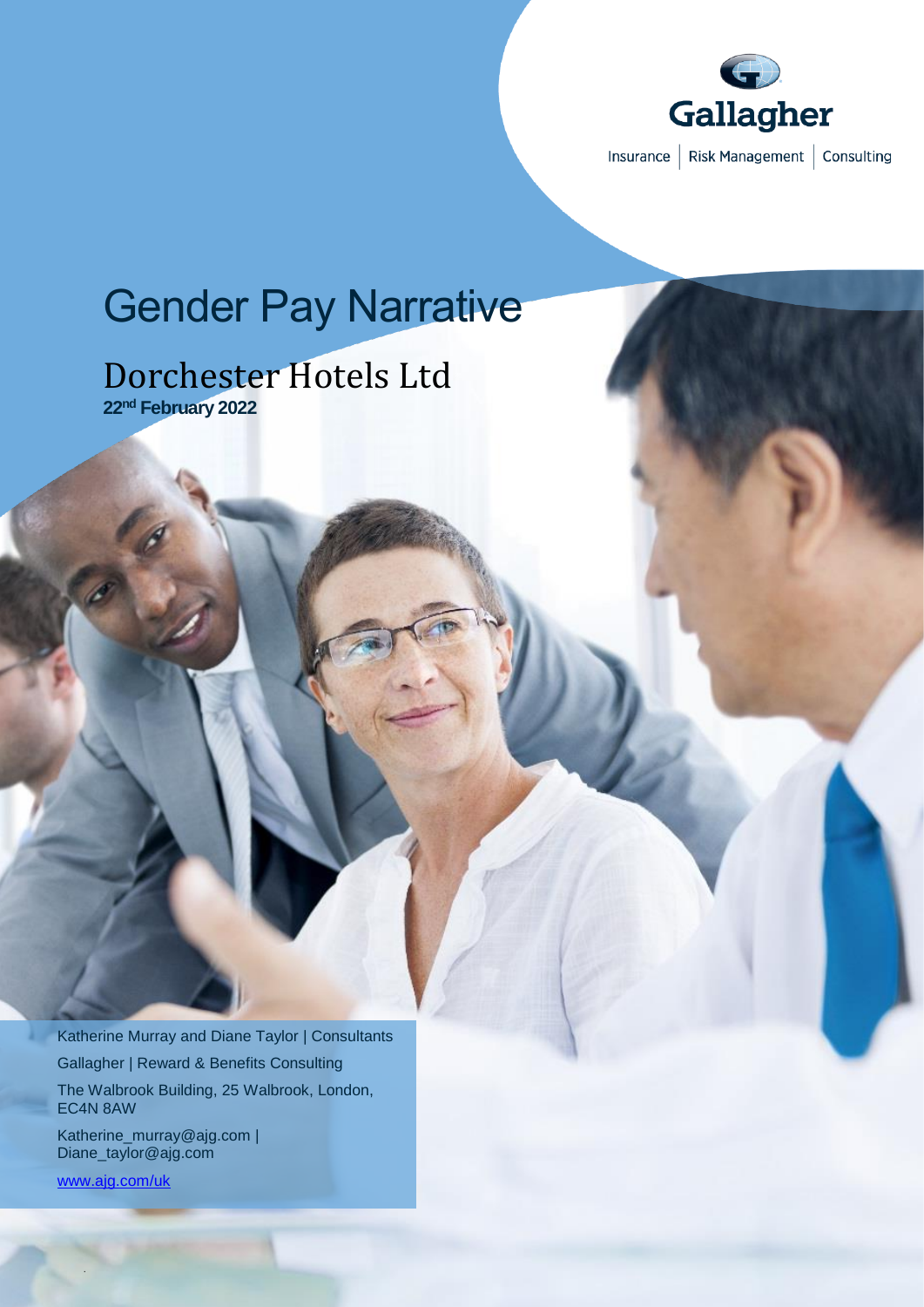



## **Table of Contents**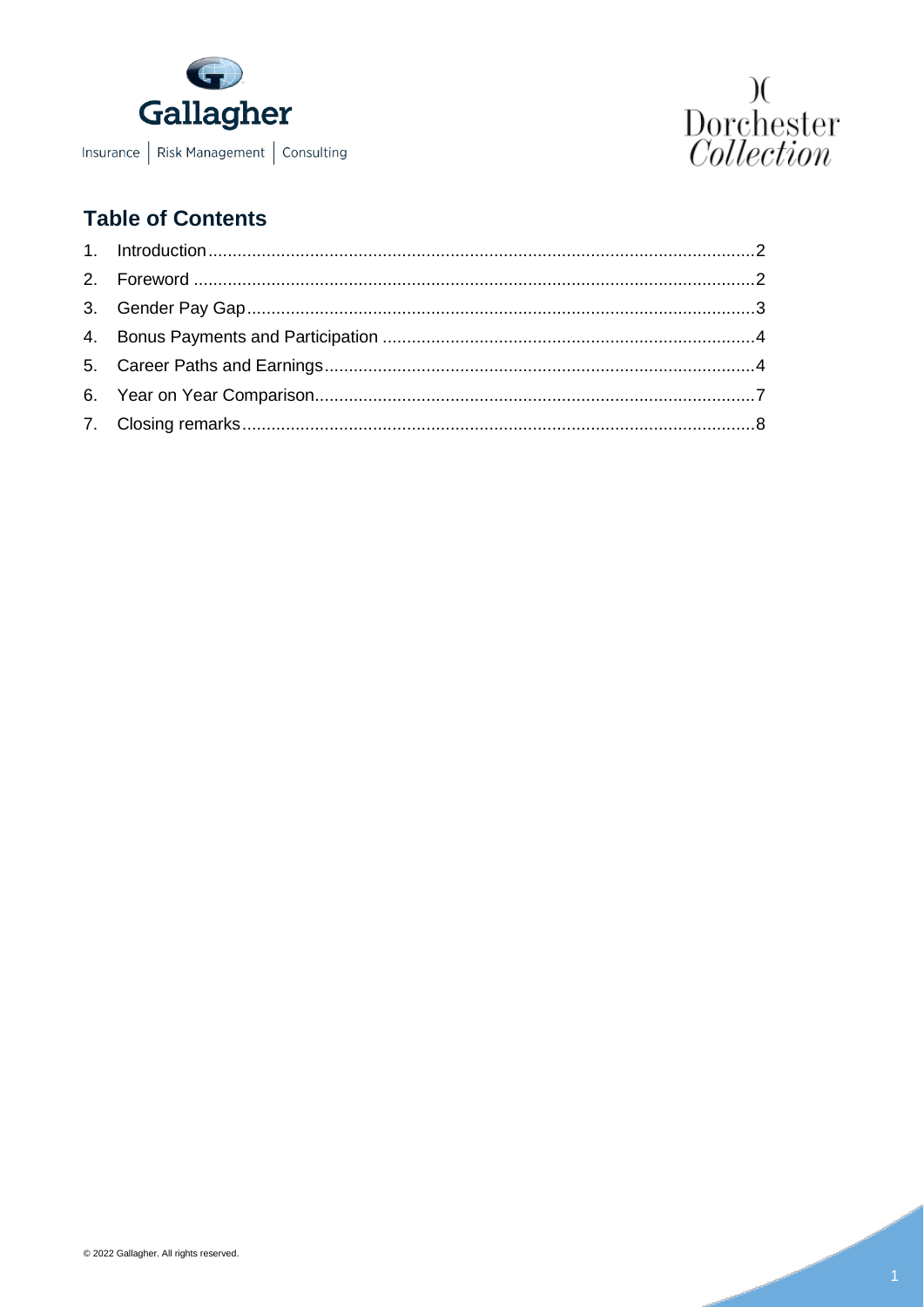



#### <span id="page-2-0"></span>**1. Introduction**

In light of the Government Regulations regarding Mandatory Gender Pay Gap Reporting, which applies to all employers in England, Wales and Scotland with at least 250 employees as of the 5th of April 2021 snapshot date, Gallagher Reward Consulting have been tasked with writing the Gender Pay Narrative to support the gender pay gap reporting requirements for Dorchester Hotel Ltd.

#### <span id="page-2-1"></span>**2. Foreword**

As a business we have a passion for excellence and innovation, honouring the individuality and heritage of our iconic hotels. Everything we do, from our financial disciplines to our human resource policies, is focused on that aspiration. Our business comprises three key areas: The Dorchester, 45 Park Lane and the regional office which supports our London hotels. As an organisation, our vision is to be the ultimate hotel management company delivering expertise and care to our guests so they feel treasured, while cherishing our employees and ensuring our brand is celebrated worldwide.

Like many organisations, the Coronavirus (COVID-19) pandemic has had a significant impact on our organisation. In some areas of our business, we have needed to furlough teams, adapt quickly to remote working, and assist individuals with shielding, self-isolating or increased childcare and home-schooling responsibilities.

The full impact of the Coronavirus (COVID-19) pandemic is reflected in our 2021 gender pay gap reporting as the consequences for women of increased childcare and home schooling responsibilities, furlough and job losses, are realised. We recognise that these pressures are shrinking an already pressurised female talent pool and continue to create the potential for the gender pay gap to widen as a result across the UK. We believe at Dorchester Hotel Ltd it is therefore even more critical at this time to remain committed and focused on equality as we work towards a more gender balanced workforce.

We care for our people and recognise that they are our greatest asset. We want to ensure our workforce is diverse and inclusive and our culture continues to be open and fair. We are passionate about being an inclusive organisation and seek to provide job opportunities for everyone regardless of gender, age, background and nationality. We are committed to building an organisation which leverages individuals' unique talents so that we deliver a world-class service to our customers.

We continue our journey towards a more gender balanced organisation, building upon the action plan we established to improve our programmes and activities already in place. We have a mean gender pay gap of just 1.62% favouring males, with our median gender pay gap having been eliminated. These figures compare very favourably to the national figures reported by the Office for National Statistics. We actively continue to invest in providing access to training and development opportunities to our entire workforce to encourage and promote progression across the organisation.

Females currently represent 41% of our overall workforce. Last year 40% of employee promotions were female, with 75% of those being promoted into management positions.

In our fifth reporting year, our leadership team continues to strive towards making our organisation a fair and balanced workplace. A number of initiatives are collectively influential in taking strides towards moving Dorchester Hotels Ltd towards a more gender balanced workforce.

We have launched our Women in Leadership programme, designed to highlight the importance of female capability across our organisation as we seek to nurture women in our workforce. We continue to actively focus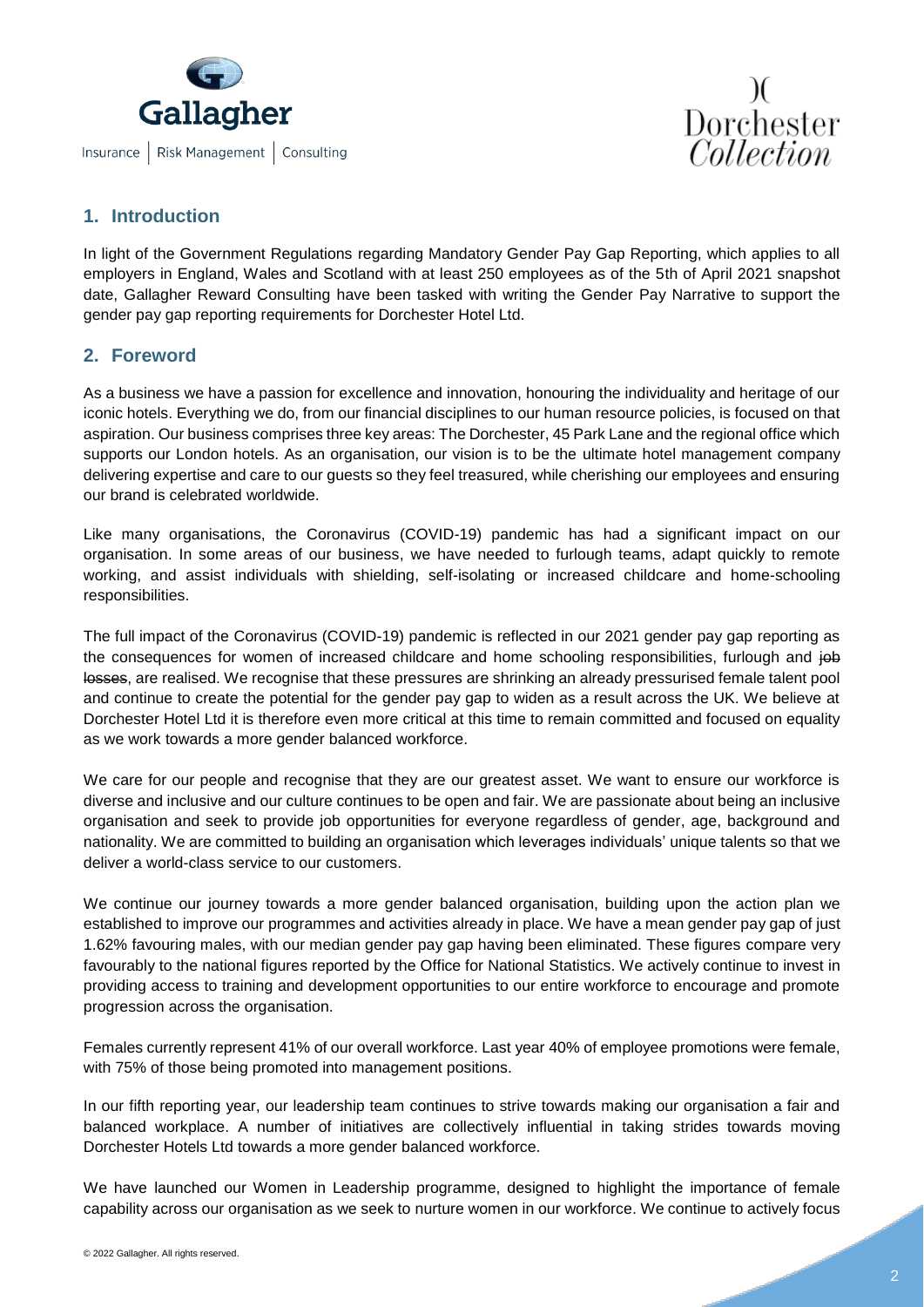

Insurance | Risk Management | Consulting



on increasing the proportion of female candidates identified for new roles and developing alternative recruitment pipelines. We continue to ensure our HR policies encourage and support flexible working within the organisation and are working to ensure that what we have in place works for everyone. Our HR team actively supports our diversity message across the organisation by positively influencing and challenging our hiring managers to ensure they recognise how their individual behaviours and actions impact our overall ability to create an open, fair and inclusive workplace culture which reflects our company values. We regularly challenge our recruitment partners to ensure their approach reflects our values in all they do and creatively exploit different channels to source talent.

We continue to encourage greater female representation across the organisation through a variety of initiatives and are committed to maintaining the momentum we have experienced over the last year, as we strive towards a more gender balanced organisation.

#### <span id="page-3-0"></span>**3. Gender Pay Gap**

Mandatory Gender Pay Gap Reporting applies to all private and voluntary sector employers in England, Wales and Scotland with at least 250 employees as of the 5th of April 2021 snapshot date. Those organisations are required to publicly report their gender pay gap metrics as follows on the government-sponsored website, with the aim of eliminating the gender pay gap:

| Mean gender<br>pay gap                                                   | Median gender<br>pay gap                        | <b>Gender bonus</b><br>gap                                                                  |  |
|--------------------------------------------------------------------------|-------------------------------------------------|---------------------------------------------------------------------------------------------|--|
| Difference between<br>average hourly<br>earnings of males<br>and females | Difference between<br>median hourly<br>earnings | Proportion of male<br>and female employees<br>receiving bonus within<br>the 12 month period |  |
| Mean gender<br>bonus gap                                                 | Median gender<br>bonus gap                      | Pay quartiles                                                                               |  |
| Difference between<br>average bonus<br>earnings                          | Difference between<br>median bonus<br>earnings  | Insight into career<br>paths                                                                |  |

As of the 5th April 2021 payroll, our mean gender pay gap stood at just 1.62% favouring males, with our median gender pay being eliminated:

#### **Mean Hourly Pay Differences Median Hourly Pay Differences**

|                           | <b>Full Pay Employees</b> |                           | <b>Full Pay Employees</b> |
|---------------------------|---------------------------|---------------------------|---------------------------|
| Male Hourly Rate          | £15.75                    | Male Hourly Rate          | £13.27                    |
| <b>Female Hourly Rate</b> | £15.49                    | <b>Female Hourly Rate</b> | £13.27                    |
| Pay Gap                   | 1.62%                     | Pay Gap                   | 0.00%                     |

These are both significantly below the national mean (14.6%) and well below the median (15.4%) as reported by the Office of National Statistics, 2021.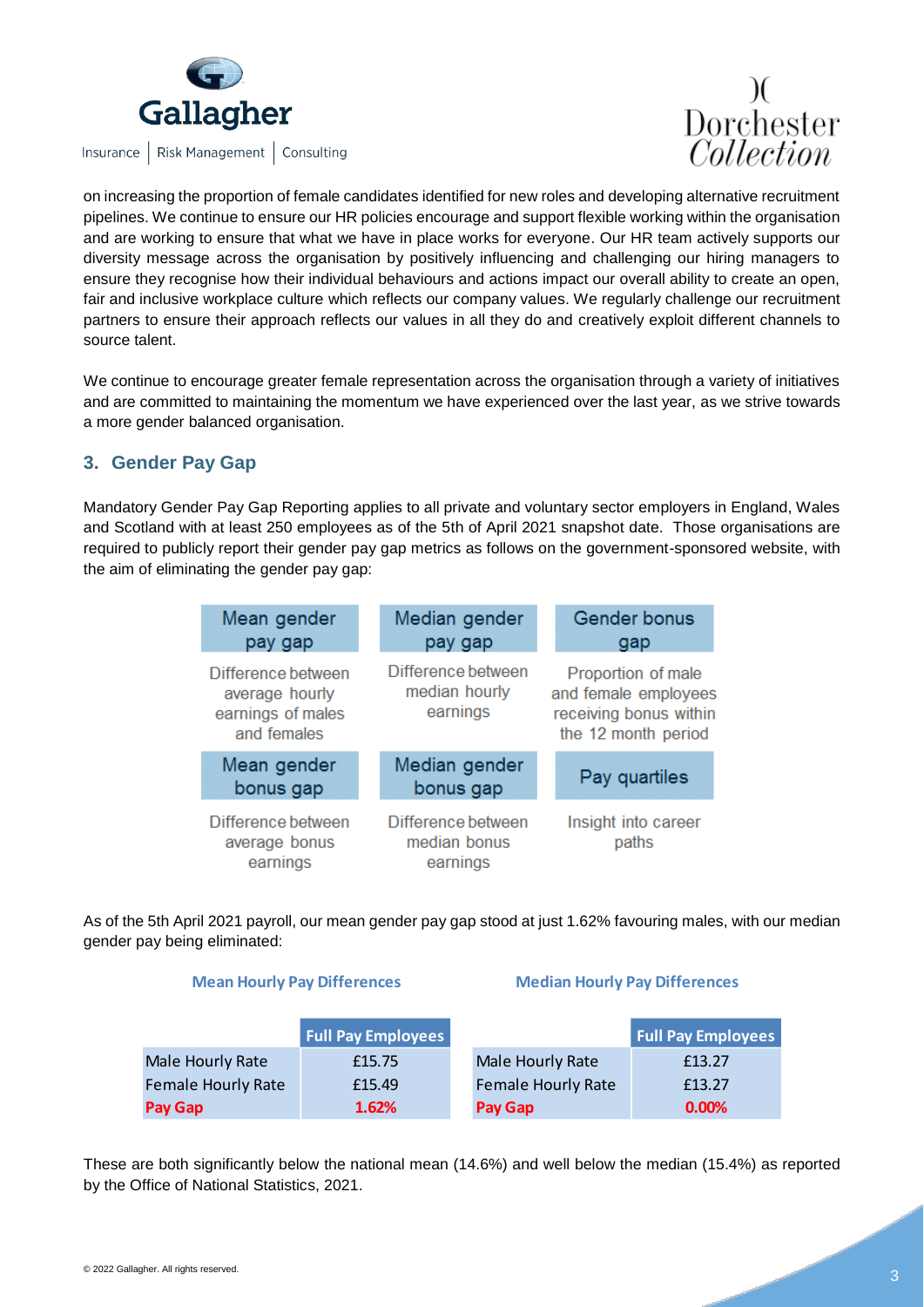

Insurance | Risk Management | Consulting



The underlying reason behind the mean gap is predominantly due to the higher representation of women in more junior roles in our organisation and higher representation of males in more senior leadership roles. Both the Food & Beverage & Hospitality sectors of the industry are typically male-dominated and this is reflected across our organisation, recognising the majority of our roles are sourced from this industry. We know we have a lack of female representation in some of our more highly-skilled roles which is contributing to our pay gap as we have a predominance of highly-qualified males in higher-paid roles though we strive to source female talent when roles become vacant.

We are confident that all our HR processes and practices ensure that men and women are paid equally for doing equivalent jobs across our organisation. While females currently represent 41% of our overall workforce, we are pleased that 25% of our Executive roles are currently being undertaken by females.

#### <span id="page-4-0"></span>**4. Bonus Payments and Participation**

In light of economic circumstances, no bonuses were awarded this year. We were pleased to be able to deliver full pay to all our workforce during the Coronavirus (COVID-19) pandemic, as we guaranteed all jobs during this time.

Discretionary performance-related bonuses are awarded and paid on an annual basis, taking account of company, business area and individual performance. As an equal opportunities employer, all our permanent employees irrespective of their position, age, gender or ethnicity, are eligible for bonus.

### <span id="page-4-1"></span>**5. Career Paths and Earnings**

Our gender distribution by quartiles, as defined by the regulations, show us that while female employees are well represented in the second lower and second higher quartiles, they are underrepresented in both the lowest and highest pay quartile.

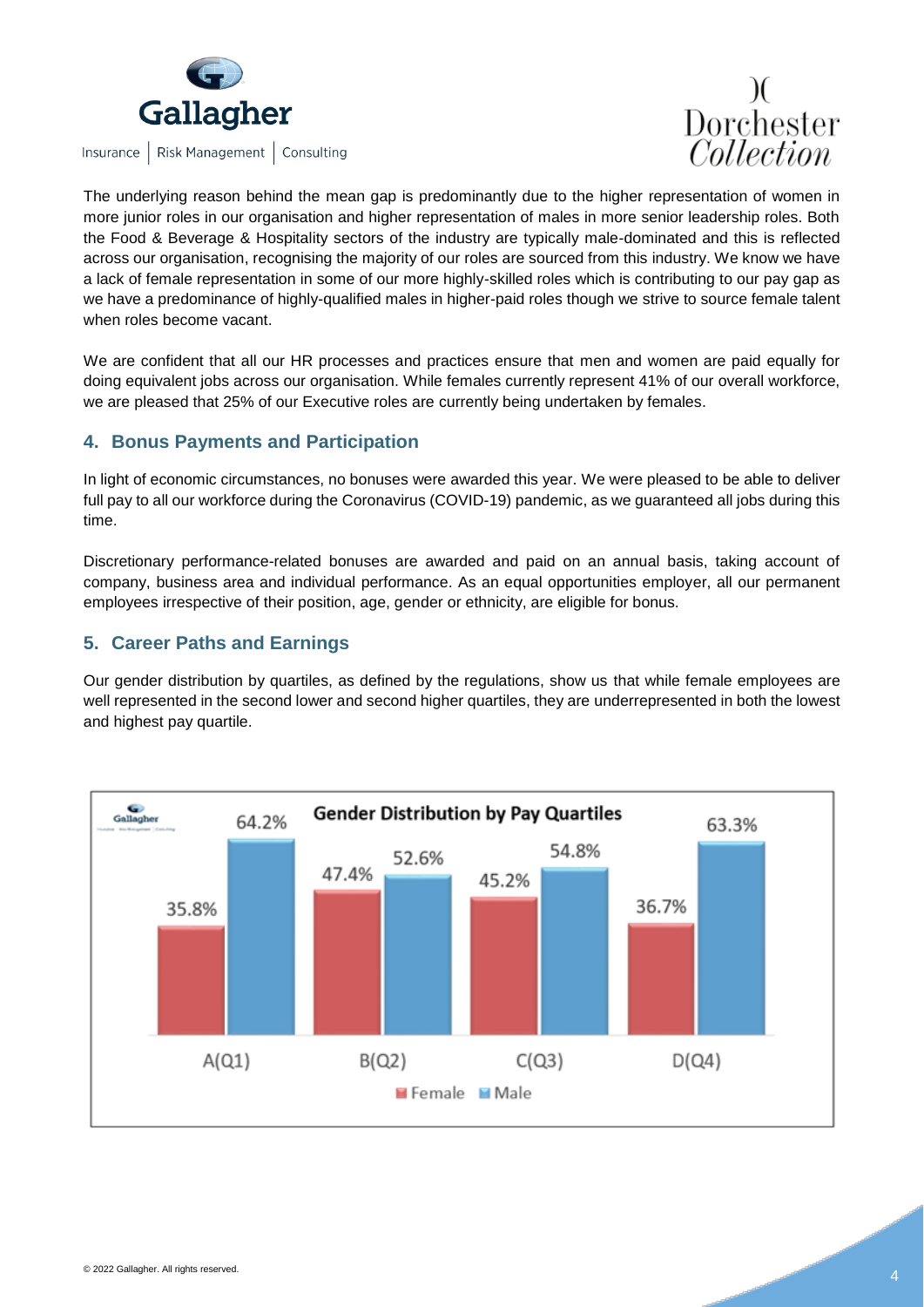



#### **HR Strategy**

Our HR philosophy is to attract and retain high calibre individuals and to leverage their unique talents to help create unique guest experiences every day.

As part of this, we continue to actively create an environment where everyone is motivated to develop and progress through innovative HR policies and practices and an encouraging environment. We proactively keep in touch with those on maternity leave and are pleased that we saw a 80% return rate in 2021, up from 77% in the last reporting cycle. We look to support our career returners with different tools to positively impact their back to work experience.

We recognise the motivational importance of positive senior role models to inspire confidence and success. We are pleased that a quarter of our Executive roles are occupied by females. Overall 35% of management positions are held by women. We acknowledge that our strategy needs to evolve to ensure that we attract a higher proportion of females into our organisation and that we actively ensure our hiring managers reflect our strategic approach to diversity.

We ensure that all our HR policies and tools proactively support flexible working across the organisation as we believe that these policies encourage our talented and driven employees to deliver results and in turn advance their careers in our organisation. We recognise that the nature of the shift working patterns of some of our roles can detrimentally impact on the ability of parents to balance both family and career and we continue to ensure our HR policies and practices encourage and support flexible working within the organisation.

We ensure roles are externally benchmarked on an annual basis, enabling us to obtain accurate market rates for each role. We acknowledge pay differentials may still remain in certain cases due to factors such as length of service, seniority and performance. Where pay differentials exist due to gender and are not justified by length of service, seniority or performance, we ensure that every effort is made to bridge those gaps. As part of our annual performance management and pay review process we ensure that our people are being paid fairly based on their role, responsibilities, experience and performance.

#### **Recruitment**

We ensure our recruitment approaches have a strong focus on ensuring a greater gender balance in potential candidates presented. We continue to develop alternative pipelines as we proactively engage different sections of the job market and creatively exploit different channels to promote our employer brand. We run targeted marketing campaigns to showcase our women in leadership positions, celebrating when they have been recognised externally.

We continue to actively challenge all our hiring managers to ensure their behaviour reflects our values in all their interactions.

We are committed to building long term partnerships with local schools, promoting our industry and offering career advice to prospective new hires. We are pleased that over 52% of our apprentices and 46% of our graduates are female and we will continue to work hard to increase these proportions.

We are proud that we guaranteed all roles and kept our workforce on full pay during the Coronavirus (COVID-19) pandemic.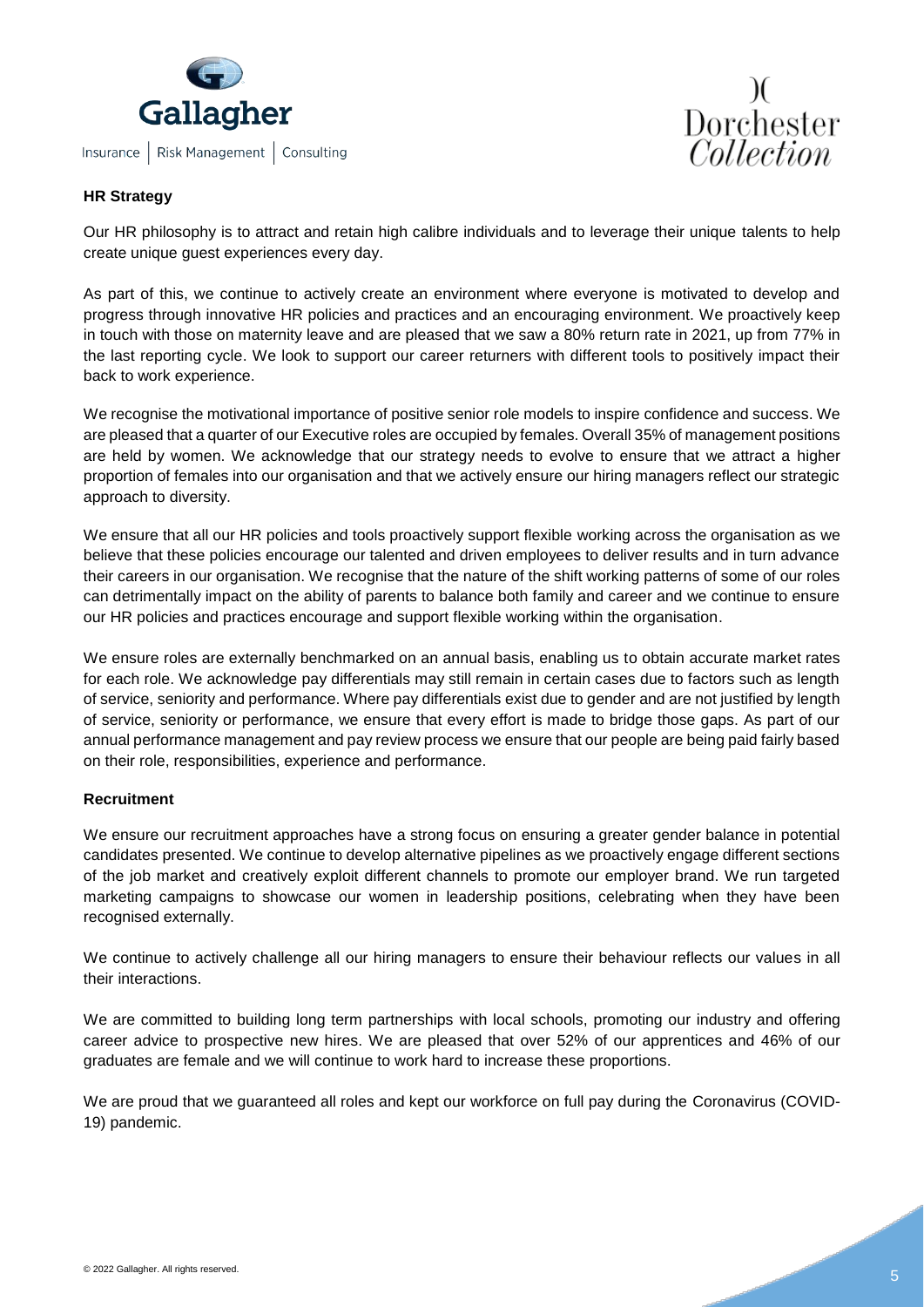



#### **Development**

Employee Development is a key focus within our organisation and we are committed to making the most effective use of the talent, skills and abilities of our employees. We support the training and development of all our employees and as part of this run a Cross Exposure Programme designed to provide cross-functional experience where we actively encourage more females to participate. As part of succession planning, by partnering with our sister property, we have successful seconded 81 employees, 18 of whom have now permanently transferred.

We aim to ensure women are not only better represented within our organisation but most importantly supported, and have set female participation goals for each of our training programmes. We actively develop and nurture our female management capability through our Executive Mentoring programme. We rigorously apply a gender lens to all our talent development and succession planning discussions.

We have launched our Women in Leadership programme, designed to highlight the importance of female capability across our organisation as we seek to nurture women in our workforce. To kickstart this, we have hosted panel sessions involving senior female leaders, to better share experiences, attended by 56 participants. We intend to develop more initiatives into a tailored programme of events throughout the year, to help women progress in our workforce.

In recognition of the impact the Coronavirus (COVID-19) pandemic was having on our leaders, we ran a 10 week course for 15 participants, designed to better support and equip our leaders with tools focused on resilience, emotional intelligence, dealing with constant change. From this, 8 people then benefitted from individual coaching sessions. We have launched a Networking group for our senior leaders which meet on a monthly basis to share experience and collaborate best practices to better execute our organisational strategy.

Supported by our Diversity Executive Champion, we seek to highlight the importance of inclusion across our organisation, opening up dialogue and building awareness on issues relating to respect for diversity in business.

We are pleased with the success of our Apprenticeship programme, with 41% of our latest cohort being successfully promoted following completion.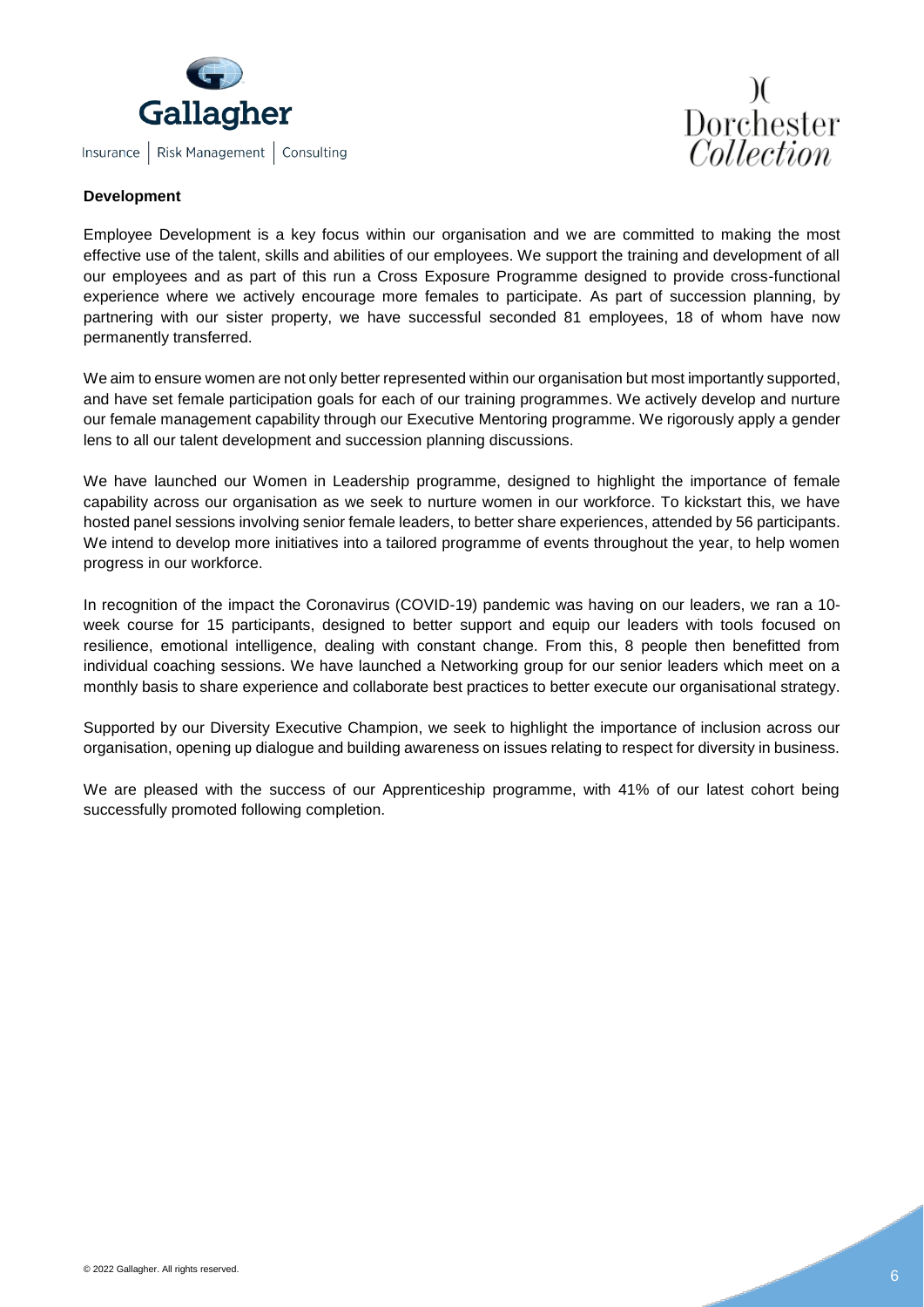



#### <span id="page-7-0"></span>**6. Year on Year Comparison**

When we consider year on year comparison, we see positive trends in the form of a narrowing gender pay gap at the mean, with the median gender pay gap being eliminated. As no one received a bonus, there is no year over year commentary.

|                         | 2019   | 2020   | 2021  | 2021 Vs 2020 |
|-------------------------|--------|--------|-------|--------------|
| Mean Gender Pay Gap     | 4.58%  | 10.84% | 1.62% | $-9.22%$     |
| Median Gender Pay Gap   | 1.43%  | 4.99%  | 0.00% | $-4.99\%$    |
| Mean Gender Bonus Gap   | 12.52% | 29.17% |       |              |
| Median Gender Bonus Gap | 0.00%  | 0.00%  |       |              |
|                         |        |        | 0.00% | $-87.40%$    |
| Males receiving bonus   | 60.32% | 87.40% |       |              |
| Females receiving bonus | 60.19% | 87.40% | 0.00% | $-87.40%$    |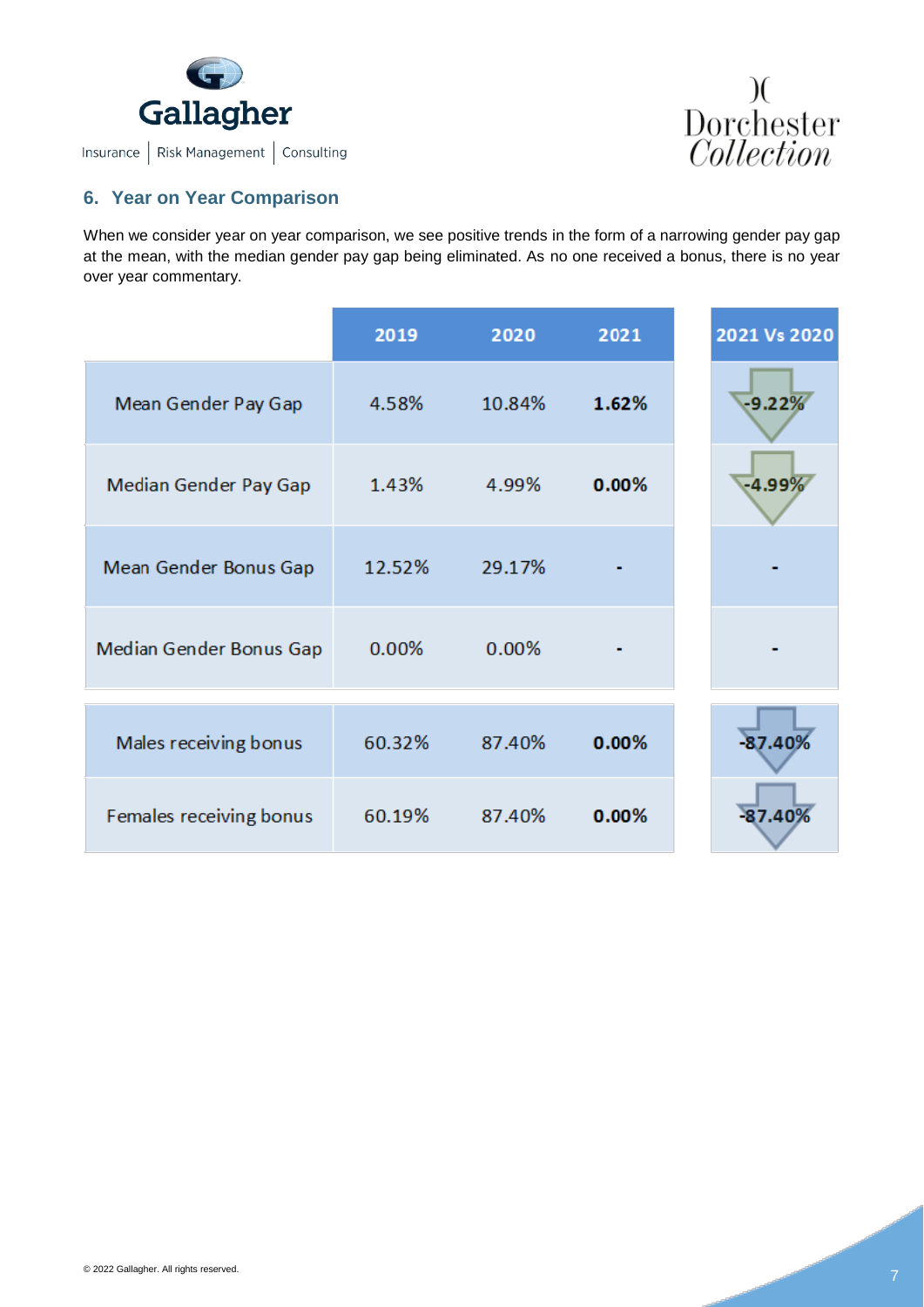



### <span id="page-8-0"></span>**7. Closing remarks**

We know and understand the reasons why we see a gender pay gap within our organisation and are committed to actively managing this differential, as we try to move towards a more gender balanced workforce.

We constantly develop and improve our HR policies and practices to encourage and promote the development and progression of all our employees. We will continue to leverage technology to help us identify areas of our organisation that need renewed focus to drive continuous improvement relating to gender equality.

Building on our values detailed below, we will continue to work with all of our employees, and regardless of ethnicity, gender, age, disability, religion or sexual orientation, provide them with opportunities to build their confidence and help them in reaching their full potential.

#### **Our Values**

- Passion: with pride, we enthusiastically deliver exceptional service
- Personality: with confidence, we take on challenges as opportunities to express our generosity
- Respect: with integrity and fairness, we value the diversity of people, cultures and environments
- Working together: with trust, we act as one team celebrating everyone's contribution and successes
- Creativity: with a spirit of curiosity, creativity and ongoing learning, we share creative solutions for continuous improvement